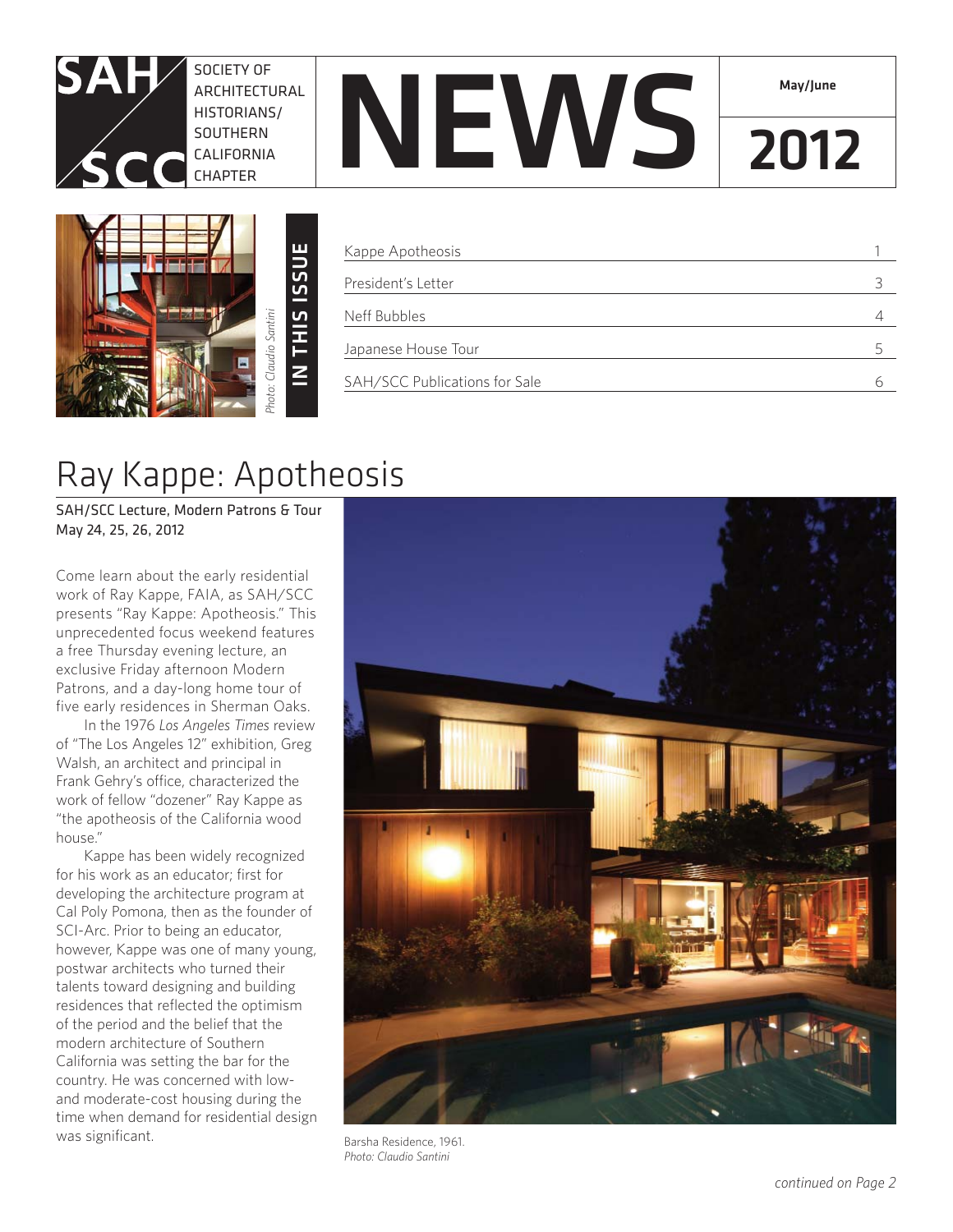### *continued from Page 1*

Before long, the young Kappe was flexing his ideas about space and materials for a series of clients of relatively modest means. Among these early houses featured on the tour is the 1956 home designed for Kappe's father, Phineas, which now belongs to architects and SAH/SCC Life Members Mark Piaia (organizer of this event and SAH/SCC Executive Board Member) and Anne Zimmerman.

The Kappe festivities begin on Thursday evening (May 24th), when author and architectural historian Dana Hutt will share insights from her recent research based on Kappe's architectural archive at the Getty Research Institute. Hutt has written extensively on the work of Frank Lloyd Wright, Lloyd Wright, Will Bruder, and Frank Gehry. The lecture—at Santa Monica Public Library (Moore Ruble Yudell, 2006) will set the stage for the Saturday tour. (The lecture is free, and open to all, regardless of additional event participation.)

For the ultimate Kappe experience, join SAH/SCC for a very special Friday afternoon (May 25th) Modern Patrons with Robert Hayes, original owner of a 1959 Kappe house. In the spirit of other Modern Patrons events, this exclusive salon will feature a dialogue about the process of engaging and building a modern home by one of the most significant modern architects in postwar Los Angeles. In addition, Kappe himself will be present to share his approach to siting and designing the home. Tickets are reserved for SAH/SCC Patron and Life members, and are \$35. (Other interested participants will be put on a waiting list.)

Saturday (May 26th), from 10AM to 3PM, five early residences by Kappe will be open for viewing during the drive-yourself tour. Spanning from 1956 to 1966, these Royal Woods and adjacent houses are the stepping stones that lead to quintessential Kappe: Phineas Kappe Residence (1956), Dr. and Mrs. Robert Hayes Residence (1959), Barsha Residence (1961, 1974), Handman Residence (1963), and Butnik Residence (1966). The means are not unfamiliar: postand-beam construction, an open plan, a reverence for the landscape, attention to detail, an interest in technology. Upon checking in, tour-goers will receive an illustrated tour brochure explaining the residences and their development.



Phineas Kappe Residence, 1956. *Photo: Anne Zimmerman*



Phineas Kappe Residence, 1956. *Photo: Anne Zimmerman*

*Ray Kappe: Apotheosis: registration—see order form on Page 7, call 800.972.4722, or go to www.sahscc.org.*

*• Lecture—Thursday, May 24, 2012; 7PM; Martin Luther King, Jr. Auditorium, Santa Monica Central Library, 601 Santa Monica Blvd., Santa Monica; free; seating is available on a firstcome, first-served basis; 310.458.8600.* 

*• Modern Patrons—Friday, May 25, 2012; 3PM; Hayes Residence, Sherman Oaks; \$35; SAH/SCC Patron and Life members only; reservations required; space is limited; tickets will be made available to general membership should the opportunity arise, on a first-come, first-served basis.*

*• Self-Driven Tour—Saturday, May 26, 2012; 10AM-3PM; SAH/SCC members, \$45; nonmembers, \$65; includes 8-page tour brochure.*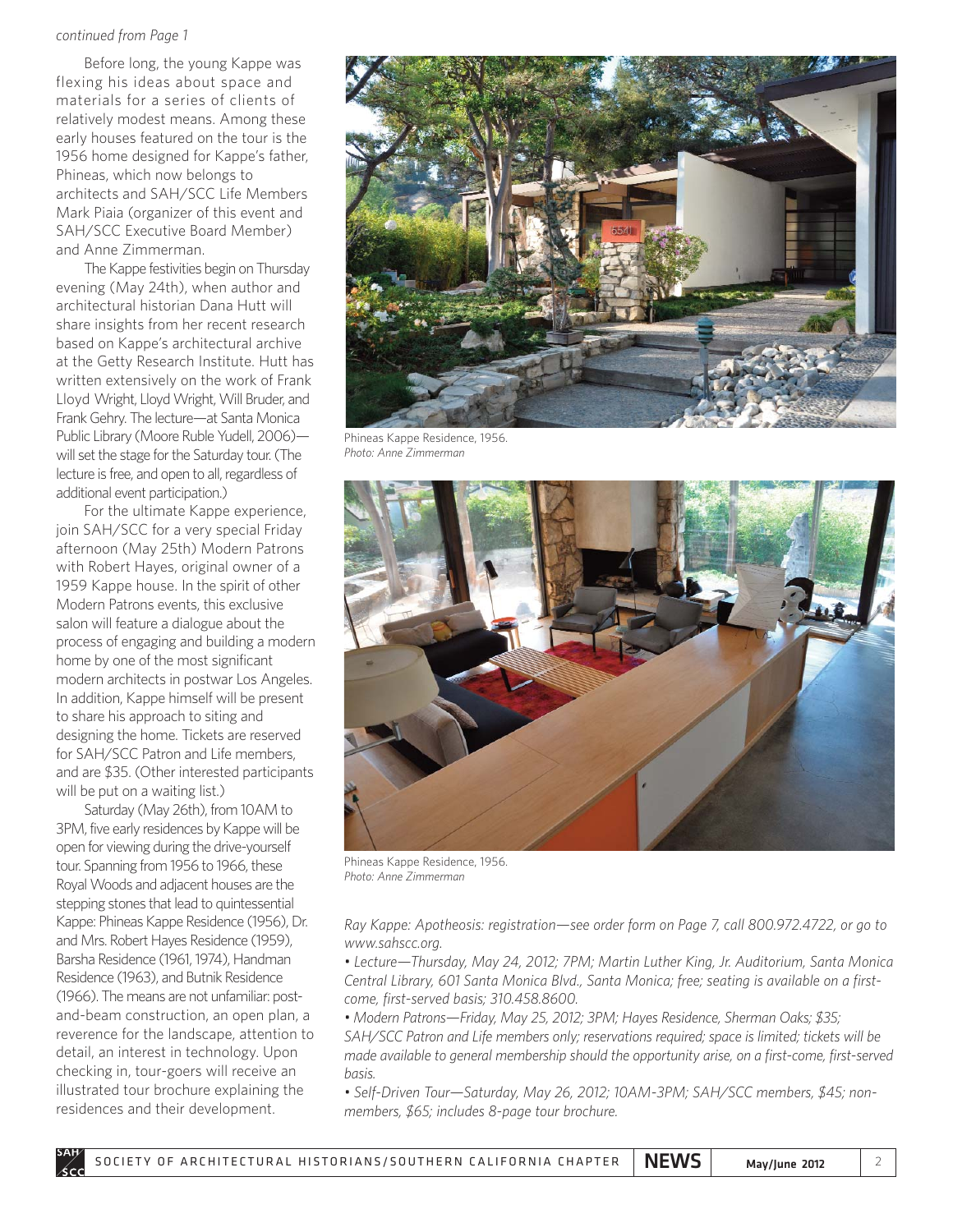# SAH/SCC President's Letter

### Going Postal

Like other places around the country, Southern California is facing the closure of many of its post offices. The latest is the pending closure of the lovely Public Works Administration (PWA) Moderne Santa Monica Post Office (Neal A. Melick and Robert A. Murray, 1937). For months now, nearby Venice residents have been fighting the closure of the post office at Windward Circle (Louis A. Simon, 1939) and advocating for continued public access to the mural by Edward Biberman that depicts Abbott Kinney and the history of Venice. Less publicized, but no less important, the 1938 South Gate Post Office is also slated for closure.

All three of these buildings represent examples of structures developed through Depression-era public works and arts programs. While many people are familiar with the PWA, projects of the Treasury Department's Section of Painting and Sculpture (a.k.a., the Section of Fine Arts) are much less well known. Unlike the PWA, the goal of this program was not to provide jobs, but to create art that was accessible to the public and would "boost the morale of the people suffering the effects of the Great Depression" according to a recent article in *The Wall Street Journal.* The muralists were selected not on the basis of need, but through anonymous competitions. Favorite topics included the depiction of local history, local heroes, or average Americans at work or play. Because post offices were regularly used by virtually every socio-economic group, they represent one of the more truly democratic forms of art and architecture.

As a result, the United States Postal Service is the agency with the largest holdings of art from the Treasury program. If the Postal Service sells a building (such as the Venice Post Office), it still owns the artwork and is theoretically obligated to provide reasonable public access. If a deal cannot be struck with the new owner of the building, the Postal Service may remove and store the artwork for future installation.

Not surprisingly, it is the Depression-era architecture and art that are getting all the press. However, postwar-Los Angeles was also home to a number of welldesigned modern post offices from the 1950s and 1960s. Consider the Post Offices in Westchester (Craig Ellwood, 1958-9), Santa Ana (Victor Gruen Associates and Paul R. Williams, 1967), and Lakewood (Armet & Davis, 1952), as well as the first drive-in post office in the West in Long Beach (Welton Becket & Associates, 1952).

The current work on the Wallis Annenberg Center for the Performing Arts (SPF Architects) at the Crescent Drive Post Office in Beverly Hills (Ralph C. Flewelling, 1932) may provide a model for adaptive reuse of these structures. There, the public space of the original retail services lobby is being integrated into a new performing arts center.

But the handwriting is on the wall: the physical post office is going the way of the telephone booth. But more than a mere corner convenience, these spaces were often the crossroads of communities and important reflections of community pride. As representations of one of the most commonly utilized federal government services, the architecture of post offices often represented the strength, stability, and reliability of the postal creed itself. However, in today's world, "neither snow, nor rain, nor heat, nor gloom of night" prevents us from hitting "send." And in so doing, the local post office takes another step toward obsolescence.<br>
—Sian Winship





Santa Monica Post Office designed by Neal A. Melick and Robert A. Murray (1937).

### Tour and Event Information: 1.800.972.4722; info@sahscc.org



SOCIETY OF ARCHITECTURAL HISTORIANS SOUTHERN CALIFORNIA CHAPTER

SAH/SCC NEWS is published bi-monthly by the Society of Architectural Historians / Southern California Chapter. Subscription is a benefit of membership.

Editor: Julie D. Taylor, Hon. AIA/LA Internet Editor: Brent Eckerman Art Director: Svetlana Petrovic Administration: Arline Chambers

July/August 2012 issue deadline for newsletter information and ads: June 10, 2012. Please send all ad materials, and news to the attention of the editor:

Julie D. Taylor, Editor SAH/SCC News P.O. Box 56478 Sherman Oaks, CA 91413 Newsletter telephone: 310.247.1099 Newsletter fax: 310.247.8147 Newsletter e-mail: julie@taylor-pr.com

### SAH/SCC Executive Board

Sian Winship (President) John Ellis (Vice President) Rina Rubenstein (Membership) John Berley (Treasurer) Brent Eckerman (Internet) Jean Clare Baaden Laura Friedman Merry Ovnick Mark Piaia Jay Platt Alice Gates Valania Adam Wheeler Dennis Whelan

### SAH/SCC Advisory Board

Ted Bosley Ken Breisch Stephen Harby Elizabeth McMillian Rochelle Mills Claire Rogger Richard C. Rowe Nancy Smith Ted Wells Robert Winter

Questions: Call 800.9SAHSCC.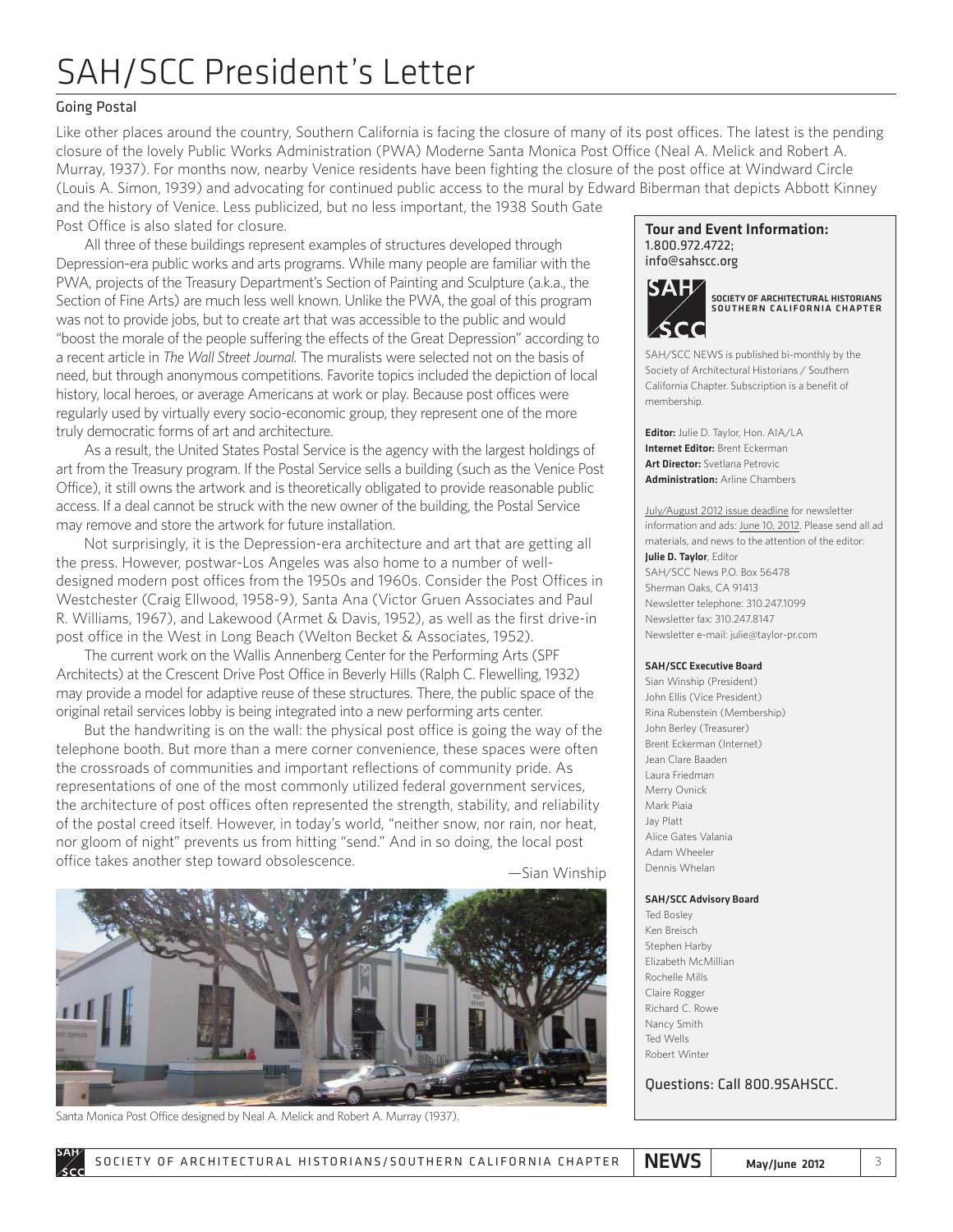# No Nails, No Lumber

### SAH/SCC Lecture & Book Signing Saturday, June 9, 2012, 1PM

Architect Wallace Neff, known for his Spanish Colonial Revival residences of the 1920s and 1930s, was among the designers of the period who also cared deeply about a growing global housing crisis. His solution: the controversial "bubble" houses using Airform construction (an inflated balloon and gunite). The result: a lowcost, low-labor circular house with an open plan.

Join SAH/SCC Member and author Jeffrey Head for an in-depth look at this unusual facet of Neff's career when Head shares from his recent book, *No Nails, No Lumber: The Bubble Houses of Wallace Neff* (Princeton Architectural Press, 2011). The event is free and open to the public, and will be held at Santa Monica Public Library (Moore Ruble Yudell, 2006).

Despite plans for more than 400,000 of Neff's Airform buildings, a mere 2,500 were built. The last remaining bubble house in the United States is located in South Pasadena. Head's extensive research, however, brings to light the former locations of hundreds of others in Southern California, as well as extant structures in Angola, South America, Africa, Mexico, Portugal, and Jordan.

Head's presentation will feature little-known images of these houses and shed light on the social agenda that made Neff far more than just an architect to the stars. Refreshments will be served and copies of the book will be available for sale and signing by the author.

*No Nails, No Lumber: Saturday, June 9, 2012; 1PM; Martin Luther King, Jr. Auditorium, Santa Monica Central Library, 601 Santa Monica Blvd., Santa Monica; free; seating is available on a first-come, first-served basis; 310.458.8600.*



Visitors at the Falls Church, VA, bubble houses in 1942.

*Photo: The Huntington Library, Art Collections, and Botanical Gardens. (Princeton Architectural Press)*



Second layer of gunite is applied to the Airform balloon for this 1958 structure created in Portugal for Port wine storage.

*Photo: The Huntington Library, Art Collections, and Botanical Gardens. (Princeton Architectural Press)*



In bubble house construction, the Airform balloon is attached to the foundation while inflating. *Photo: The Huntington Library, Art Collections, and Botanical Gardens. (Princeton Architectural Press)*

## SAH/SCC Members

Life Members GRANT BARNES KYLE C. BARNES KATHI FFN BIXI FR JOHN BLANTON MARY DUTTON BOEHM MARIE BOTNICK **BILL BOWLING** RUTH BOWMAN KEN BREISCH & JUDY KELLER CHARLOTTE ROSE BRYANT BONNIE BURTON PAMELA BURTON DENIS CAGNA & CARLOS MEDINA JOHN & RHONDA CANO WENDY CARSON EDWARD CELLA ROBERT JAY CHATTEL, AIA NEIL CLEMMONS & LAURITA GUAICO HARRISON<br>TRACY CONRAD<br>ELIZABETH COURTIER<br>BILL DAMASCHKE & JOHN McILWEE<br>PATRICK TIMOTHY DAY<br>PATRICK TIMOTHY DAY<br>CROSBY DE CARTERET DOE & LINDA SOLLIMA DOE HEINZ E. ELLERSIECK J. RICHARD FARE, AIA, CCS, CSI CAROL FENELON DONALD R. FERGUSON RON FIELDS GILBERT & SUKEY GARCETTI DR. & MRS. KENNETH GEIGER ROBERT GELINAS MICHAEL J. GIBSON LAMBERT GIESSINGER GORDON & JOY GILLIAM LISA GIMMY & CLAUS BEST RAYMOND GIRVIGIAN, FAIA STEVE GLENN PROF. PAUL GLEYE GWYNNE GLOEGE GEORGE GORSE ANDY & LISA HACKMAN PEYTON HALL BRUCE & BETH HALLETT STEPHEN HARBY ELIZABETH HARRIS EUGENE & SHIRLEY HOGGATT JAMES & ANNELIESE HORECKA ALISON R. JEFFERSON WILLIAM H. JOHNSTON PAULA JONES JONATHAN S. JUSTMAN REBECCA KAHN DIANE KANE STEPHEN A. KANTER, MD VIRGINIA ERNST KAZOR MARILYN KELLOGG LAMAR KFRLFY THEODORA KINDER SALLY KUBLY CHARLES A. LAGRECO RUTHANN LEHRER PAMELA LEVY RICHARD LEVY, AIA, APA, & PATRICIA LEVY MARTIE LIEBERMAN ROBERT LOWER JOYCE P. LUDMER RANDELL L. MAKINSON VITUS MATARÉ & ASSOCIATES CHRISTY JOHNSON McAVOY ELIZABETH L. McCAFFREY MARLENE McCOY JUDITH McKEE KELLY SUTHERLIN McLEOD ELIZABETH McMILLIAN IRIS MINK LE ROY MISURACA SUSAN W. MONTEITH DOUGLAS M. MORELAND SARA G. MULLER CHERNOFF DANIEL T. MUÑOZ RONALD NESTOR, AIA MARK NICHOLS PETER A. NIMMER JOHN M. NISLEY PETER NORTON REGINA O'BRIEN THOMAS O'CONNOR KEVIN ORECK POLLY OSBORNE, AIA ANNE OTTERSON FRANCIS PACKER HELEN PALMER GEORGE PENNER AUDREE PENTON RON RADZINER TOM & PEGGY REAVEY JOHN AUGUST REED STEVE & SARI RODEN CLAIRE ROGGER ARTHUR & GLORIA ROSENSTEIN ROB ROTHBLATT RICHARD CAYIA ROWE JEFFREY B. SAMUDIO

*continues*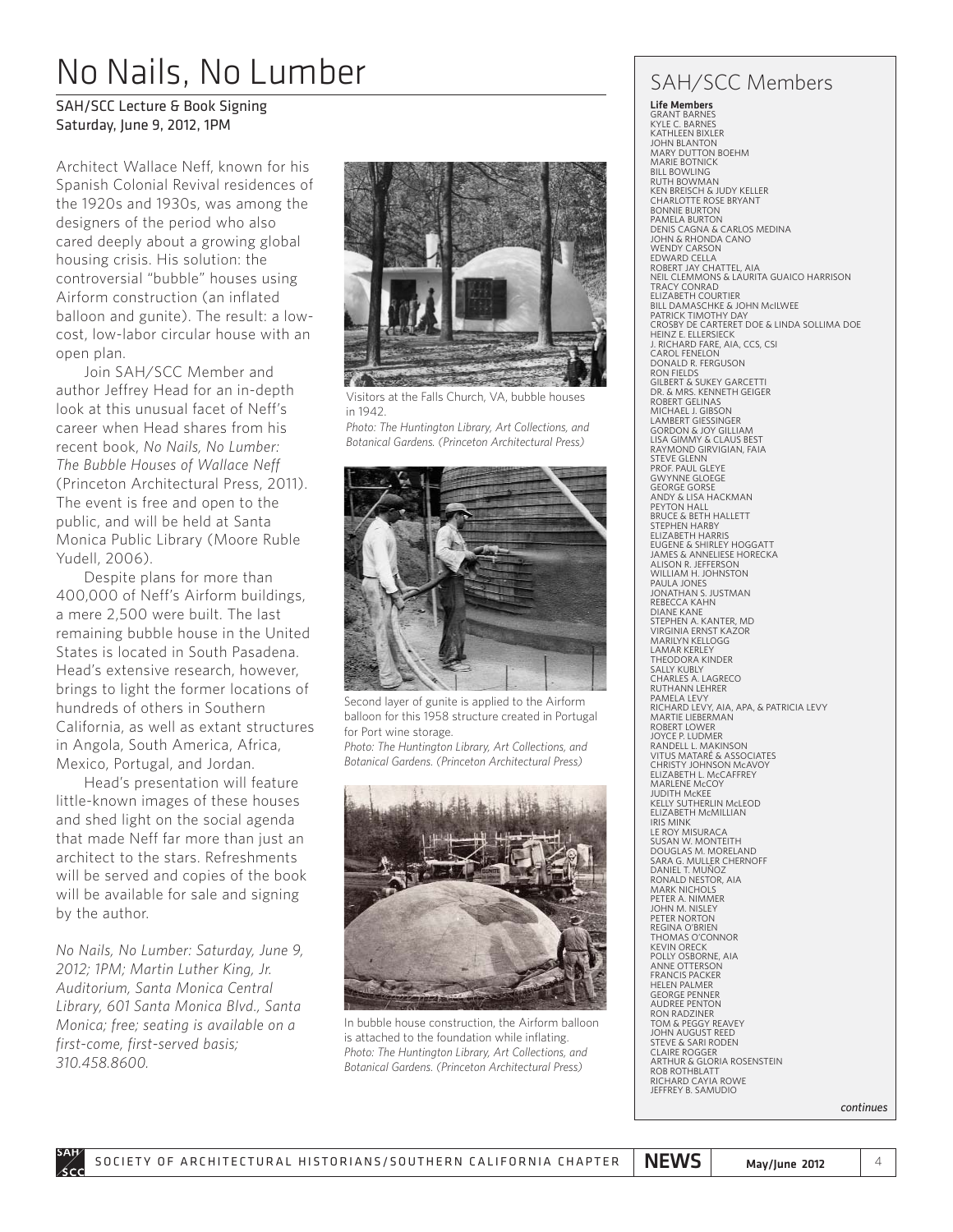## Japanese Restoration at the Huntington

### SAH/SCC Talk & Tour Sunday May 20, 2012, 9:30AM-12:30PM

SAH/SCC is proud to present a morning with SAH/SCC Life Member Kelly Sutherlin McLeod, AIA, as we journey into the history and rehabilitation of the 19th-century Japanese House at The Huntington in San Marino, for which she served as the project architect. The restoration of the Japanese House is part of a \$6.8-million overall rehabilitation of The Huntington Japanese Garden, which also includes a new Japanese Tea Garden with a 1964 Tea House recently donated to the institution.

We will begin the day by gathering in the Founder's Room, just off the main entry to the grounds, at 9:30AM for an introductory lecture by McLeod, John Griswold of Griswold Conservation Associates, and Dr. Kendall Brown, Professor of Asian Art History at CSU Long Beach. After the talk, we will be treated to a tour of the newly reopened gardens and house, reviewing first-hand details of the preservation and restoration work.

According to information from the Huntington—based on Professor Brown's research—the house's preservation plan focused on the exterior and aimed to retain and restore original materials wherever possible. Major alterations were not made, and treatments were designed to emulate and re-create the building's original finishes and design intent.

After non-original flat paint was removed from the exterior wood features, a penetrating sealer was applied to protect and maintain an appropriately aged finish. Decay at rafter tails was repaired while maintaining as much historic material as possible. The original fine, dark Japanese plaster was also replicated as part of the renovation project.

One of the most prominent and complex features of the Japanese House is its distinctive roof, but many repair jobs throughout the years had obscured the original design and shingle type. The entire roof now has been restored to its original, slightly undulating, shape, with new shingles that replicate the originals.

A focal point of the main façade of the house is the curved, flared-gable portico over the entry. The wood bases of the portico's columns had been partially buried by stone paving, likely during the 1960s. Excavation revealed that the columns originally rested on traditional wood bases set on granite pads. Although the bases had deteriorated into dust, their shape remained imprinted in the surrounding mortar, providing the evidence necessary to re-create the wood bases for the columns.

*Japanese Restoration at the Huntington: Sunday, May 20, 2012; 9:30AM-12:30PM; The Huntington Library, Art Galleries, and Botanical Gardens, 1151 Oxford Road, San Marino; SAH/SCC members, \$55; non-members, \$100 (includes one-year individual membership); reservations required; space is limited; all orders are on a first-come, first-served basis; registration—see order form on Page 7, call 800.972.4722, or go to www.sahscc.org.*



The historic Japanese House at The Huntington after renovation. *Photo: John Ellis*

#### *Life Members, continued*

STEVEN SAUTE LAWRENCE SCARPA ELEANOR SCHAPA ANN SCHEID JAMES M. SCHWENTKER III PATRICIA SIMPSON CECILIA SINGER MARK SLOTKIN CORBIN SMITH GIBBS M. SMITH NANCY & KYLE SMITH JANANN STRAND CAROLYN STRAUSS LYNN MARIE SULLIVAN VERN SWANSEN MARIE TARTAR & STEVE EILENBERG REGINALD THATCHER RAUN THORP M. BRIAN TICHENOR, AIA A. TISCHLER SARAH FLYNN TUDOR MAGGIE VALENTINE DANIEL VISNICH WOLFGANG WAGENER & LESLIE ERGANIAN ROBERT D. WALLACE QUINCY WARGO JOHN & LORI WARNKE DR. PATRICIA A. WARREN ERIC & KAREN WARREN RON WATSON DAVID R. WEAVER JOHN H. WELBORNE, Hon. AIA/LA TED W. WELLS VOLKER M. WELTER DR. ROBERT WINTER TERI SUE WOLF MR. & MRS. DAVID YAMADA BOB YOUNG JOYCE ZAITLIN DAWN SOPHIA ZIEMER STEVEN ZIMBELMAN ANNE ZIMMERMAN & MARK PIAIA

#### Patron Members

TRUDI SANDMEIER

DON & VERA BENSEN SUSAN I. BERNATZ HARRIET BORSON CHRISTOPHE BURUSCO STEVE & MARIAN DODGE PAUL DOLANSKY MICHAEL & CAROLE DOUGHERTY ENID & GARY FREUND **FRANK GARGANI** ALBERT GENTLE DIANA HAWES & JAMES KIRBY JOHN HEGLIN & GREG BURNETT G HENDRIX ENTERPRISES LLC DWAYNE HOWARD ADREA HURTUBISE ELIZABETH KELLEN WILLIAM & CORINNE KRISEL LARRY LAYNE ALVIN Y. LEE CAROL LEMLEIN & ERIC NATWIG RAQUEL LEWITT ARTHUR LIU ROXANNE MODJALLAL MICHAEL R. SOMIN, AIA JOHN C. TERELL DELL UPTON

#### New Life Members Peyton Hall

Kelly Sutherlin McLeod

#### New Patron Members

Susan I. Bernatz G Hendrix Enterprises LLC

#### New Members

Marc Appleton Wendy Ashmore Michael Burch Barbara Calder Robert Cashman Diana Conrad James Davidson Adrienne DeWolfe Kimberly Dudow Greg Friedman Michael J. Gushard Eugene J. Heck Anne L. Helmreich Blair Huizingh James Jeren Christopher J. Johanson Robert Mabe Courtenay C. McGowen Kevin McMahon Marilyn Novell Mary Ringhoff<br>Joanne Sanoiar Joanne Sa Susan B. Schmidt Michael Stern William Swann Paul Wilson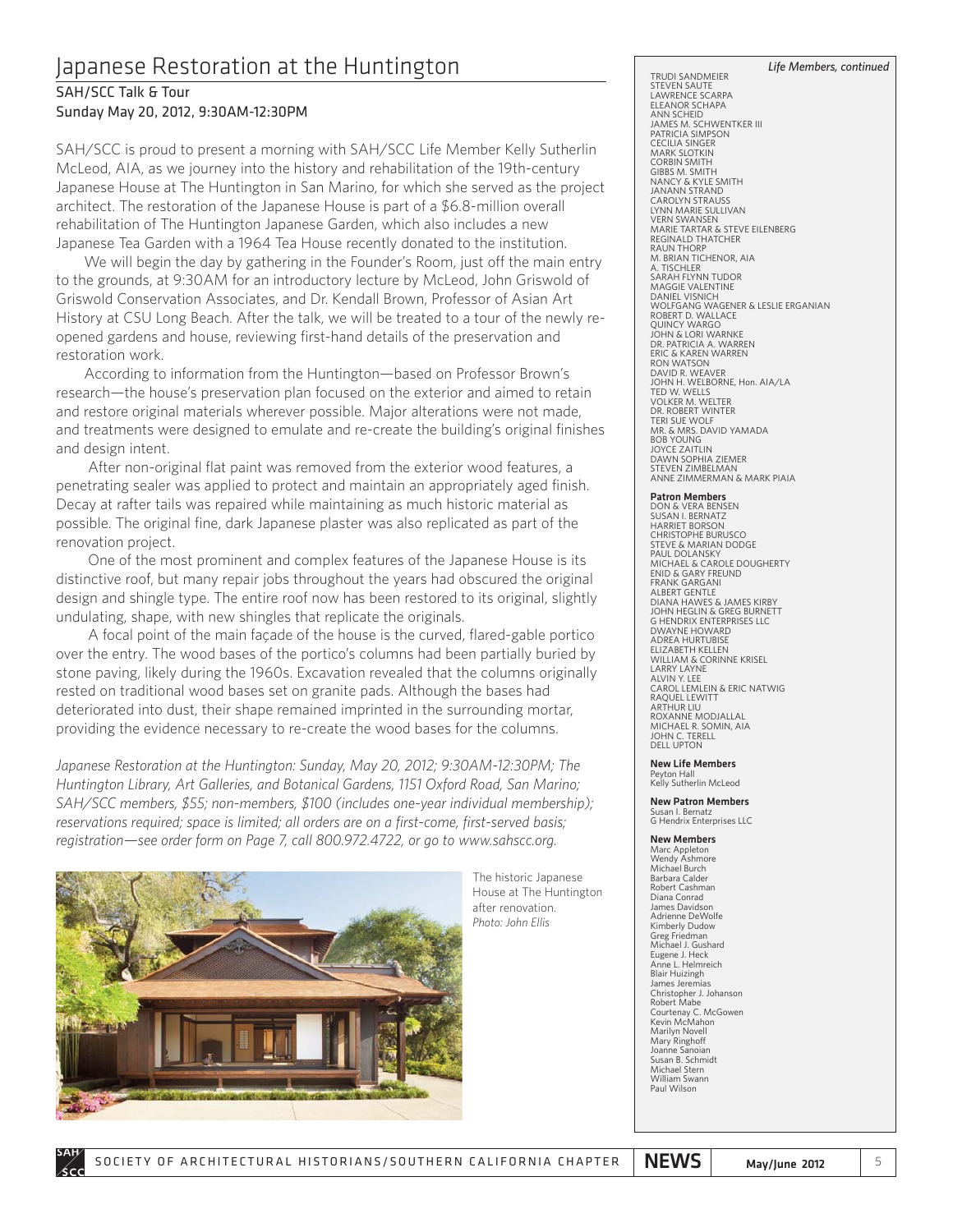# SAH/SCC PUBLICATIONS

\_\_\_\_\_\_ at \$5 each



Masters of Modernism: 8-Page, twocolor brochure featuring works of Richard Neutra and Frank Lloyd Wright in Bakersfield.



Architecture: Inside and Outside:

5"x5" folded color brochure featuring Santa Barbara's Lotusland, Casa del Herrero, and Val Verde



 $_$  at \$12 each

\_\_\_\_\_\_ at \$3 each

**Out of the Shadow:** 24-page, two-color brochure from Phoenix travel tour featuring the work of Frank Lloyd Wright, Al Beadle, Blaine Drake, Paolo Soleri, Edward B. Sawyer, Bennie Gonzales, and Will Bruder



\_\_\_\_\_\_ at \$3 each

A Block in Glendale: pocket-size fandeck of cards featuring five diverse properties including a Paul Williams residence—plus historical background information on the Brockmont Heights subdivision



\_\_\_\_\_\_ at \$8 each

Rodney Walker 3 30 90: 12-page brochure featuring nine homes on five sites, as well as the architect's use of the three-foot module

SUB-TOTAL TOTAL

(\$1 postage fee will be added to all orders)

SOCIETY OF ARCHITECTURAL HISTORIANS/SOUTHERN CALIFORNIA CHAPTER  $\parallel$  NEWS  $\parallel$  may/june 2012  $\parallel$  6  $\Box$  check enclosed (Make checks payable to SAH/SCC)  $\Box$  charge my credit card:  $\Box$  VISA  $\Box$  MC **Street City** State Zip Daytime phone **Evening phone** Send to: SAH/SCC, P.O. Box 56478, Sherman Oaks, CA 91413 **Card Number**  Expiration Date **Signature** Name E-mail Address\* ( PLEASE PRINT) \*SAH/SCC PRIVACY POLICY: SAH/SCC never sells, rents, or shares your mailing or email address. Electronic communications enable us to operate economically and efficiently.



\_\_\_\_\_\_ at \$8 each

**Space and Learning: eight-page, four-color** brochure on the historical and contemporary legacy of LA school architecture, featuring projects by Richard Neutra, Thom Mayne, Rios Clementi Hale Studios, and others



\_\_\_\_\_\_ at \$5 each Rodney Walker: The Ojai Years: tri-fold, black-and-white brochure featuring Walker's important residences in Ojai, with pictures and article by historian David Mason



\_\_\_\_\_\_ at \$2 each Kesling Homes: bi-fold, two-color brochure from the "Kesling Modern Structures" tour



\_\_\_\_\_\_ at \$2 each

Union Station and MTA Transit Center: bi-fold map for a self-guided walking tour including historical facts and photos



### \_\_\_\_\_\_ at \$10 each

Modernism for the Masses: tri-fold brochure with inserts of detailed floor plans of Eichler homes visited on the Orange County tour





The Historic and Modern Spirit of Ventura: 20-page guide from Ventura tour



### \_\_\_\_\_\_ at \$5 each

David Gebhard Review: essays on the Works Project Administration by Robert W. Winter, Orville O. Clarke, Jr., and Mitzi March Mogul



\_\_\_\_\_\_ at \$7 each On Parallel Lines: The Sarasota Modern Movement 1948-1966: 26-page brochure featuring Sarasota School architects.